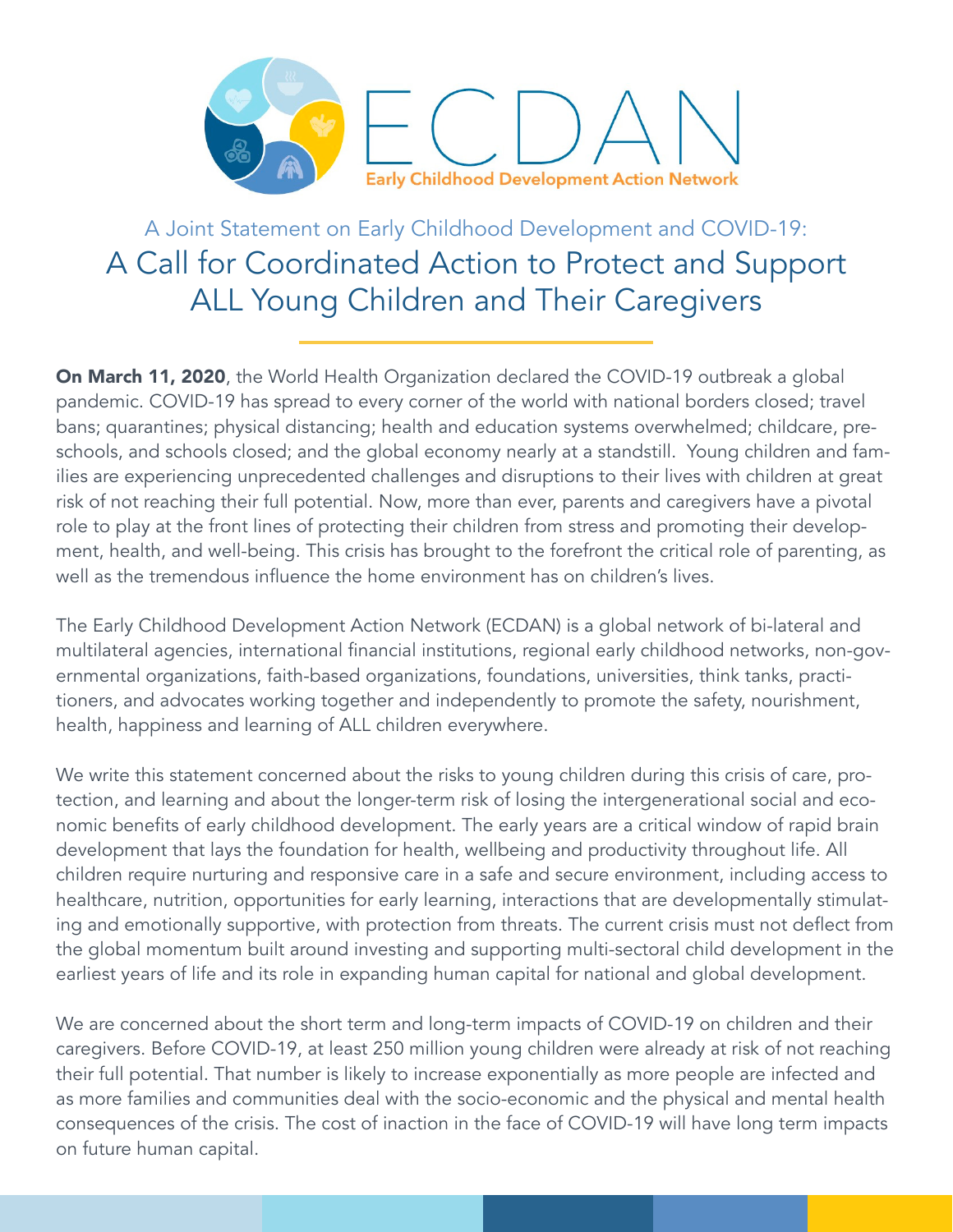COVID-19 and the measures taken to prevent its spread most severely affects under-resourced communities and those living in emergency or conflict situations. The challenges of day to day subsistence are exacerbated by the COVID-19 prevention measures that require physical distancing, access to clean water and soap for handwashing and hygiene, and a lack of access to quality health services and affordable technology. Moreover, as the economic effects of the pandemic come into focus, the impact on young children will become more apparent. The most vulnerable children – including those with disabilities, stunted and malnourished, and living in contexts of increased domestic violence – will suffer most. Given the narrow window for early childhood development, the length of the crisis can produce persistent effects in the development of young children.

As the magnitude of this crisis evolves, global solidarity and urgent sustained international collective action and cooperation to mitigate the effect of the virus and its impact on young children and their caregivers is critical.

As a movement supporting the protection and promotion of children's development and the empowerment of families, communities, and early childhood professionals, we will draw on and apply the collective lessons from past pandemics, crises, humanitarian, and fragile contexts.

As champions for young children's health, development, safety, learning and wellbeing, we recognize the critical need to urgently cooperate, coordinate, and collaborate to protect young children and their caregivers in the short term and long term against COVID-19, its direct and indirect effects, future pandemic risks, and the consequences that the current pandemic is having on the social and economic fabric of life, in particular for vulnerable populations.

## A Call For Coordinated Action

In consideration of the above, we call on all governments, global partnership, multi- and bi-lateral agencies, political bodies, funders, international non-governmental organizations, faith-based organizations, the business sector, academia, civil society organizations, networks, and advocates to prioritize the protection and support of young children and their caregivers in the response to and recovery from COVID-19, and maintain investments that support children's health, physical, cognitive, social and emotional development.

In particular, we call for multisectoral collaboration and cooperation action on the following commitments:

- 1. Put equity and inclusion at the center of the COVID-19 response and recovery efforts. Participatory planning, management and humanitarian efforts have shown that responding to young children during crises leads to fewer child deaths, drives economic recovery, improves social cohesion, and encourages the formation of positive social relationships within families and communities.
	- Ensure innovative responses and equitable access to basic health services, food, water, sanitation, and accurate information and guidance for all, especially the poorest, displaced, refugee, marginalized, and vulnerable children, including those with disabilities and developmental delays, those affected by conflict, in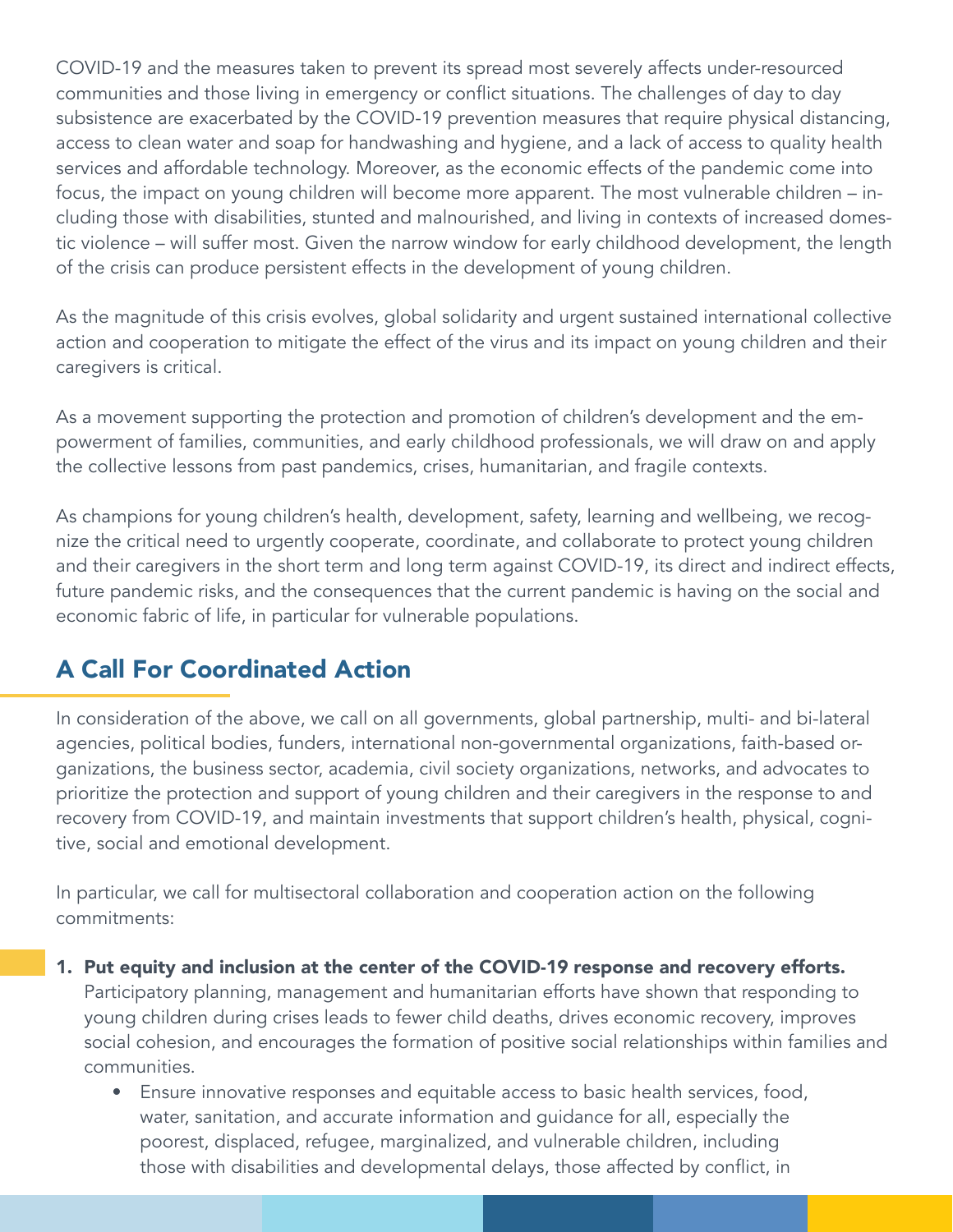remote rural areas, informal settlements, and institutions, those facing acute urban poverty, and belonging to often disadvantaged populations such as ethnic, linguistic, and religious minorities.

- Ensure that basic health services and community support structures are funded and continue to be operational for everyone, especially the most vulnerable populations.
- Include the perspective of young children, parents, and other caregivers, and communities in the COVID-19 response and recovery.
- 2. Support and include parents and other caregivers in the response and recovery efforts. Parents and caregivers are at the forefront of protecting children and ensuring continuity of care and learning, but many are juggling the challenges of losing jobs, worrying about keeping their children well-nourished and safe, and grappling with increased stress and anxiety and their own health risks. The wellbeing of families, including the health and mental health of parents and other caregivers, is critical to creating enabling environments which can protect the safety and security of children.
	- Develop and curate age and ability sensitive materials to support communication on COVID-19 with children, distance learning, including communication strategies to reach those with limited or no access to technology.
	- Create virtual parent and caregiver support groups and helplines, including those targeting single headed households, to ensure that mental health and psychosocial support during crises, for all children and their caregivers, is incorporated into the pandemic response.
- 3. Prioritize child protection. In times of crisis, young children are more vulnerable to abuse, violence, exploitation, stigma, and neglect as their home environments and communities destabilize and parents and other caregivers experience increased stress.
	- Strengthen efforts to prevent violence, abuse, neglect and exploitation, and other risks to children including appropriate alternative care solutions for children and parents and caregivers affected by the virus, vulnerable parents or those unable to remain in their homes.
	- Develop innovative strategies to identify high risk children in close collaboration with parents, teachers, health and community workers and jointly develop support solutions for children at increased risk of separation, including those with disabilities, or those affected by illness or death in the family.
- 4. Ensure social protection efforts link to health, nutrition, education and childcare services as part of larger social protection initiatives.
	- Develop or enhance social protection mechanisms that address the needs of families with young children, including cash transfers, livelihood protection, and nutrition interventions and food assistance during the crisis.
	- Promote family friendly policies in the context of the pandemic that specifically address flexible work, paid leave, breastfeeding support, childcare and child benefits.
	- Support parents and caregivers with childcare options that are safe and appropriate in the context of COVID-19.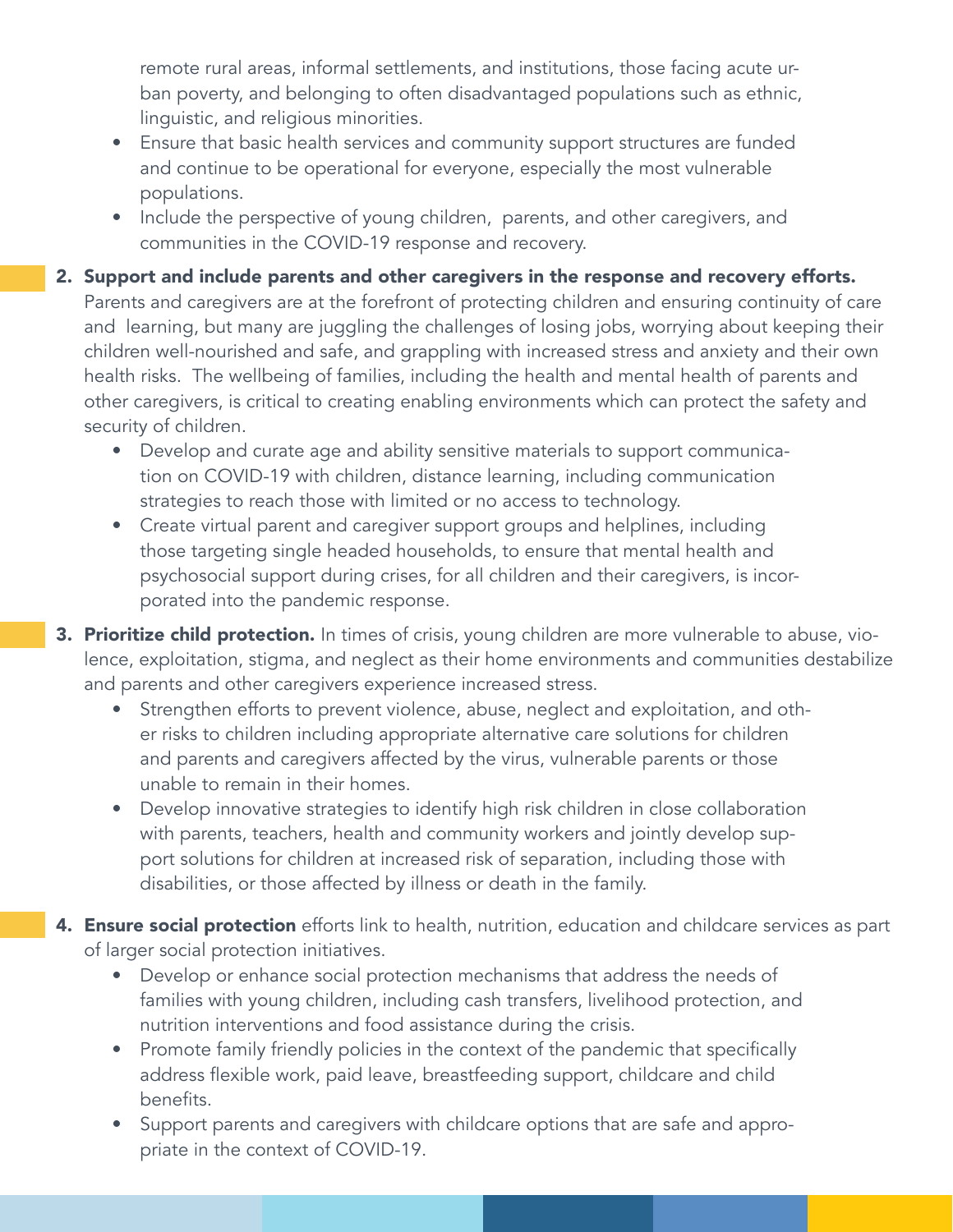- 5. Protect and support frontline workers who provide child-related services. Critical frontline workers, including those in childcare, education, social welfare, child protection, health and other community workers, need to be protected during this crisis.
	- Arrange for psychosocial support and childcare for frontline workers.
	- Ensure that frontline workers have the knowledge, skills, and resources to focus on children's well-being as well as their health.
	- Provide frontline workers with resources, such as simple, age-appropriate games and activities, to help stimulate children and strengthen the family unit as they respond to the stress and isolation.
- **6. Sustain and grow investments in an integrated approach to nurturing care** to address the needs of children including health and nutrition, education, safety and security, responsive caregiving and early learning. The cost of inaction in the face of COVID-19 will have long term impacts on future human capital.
	- Ensure national budgetary allocations for the early childhood development, parenting/caregiver, and mental health programs are not diverted and remain a priority in addition to ensuring continuity of basic health services.
	- Include funding for early childhood development and childcare services in all national COVID-19 responses.
	- Ensure targeted emergency funding is available to provide job security and needs of childcare, early learning centers, and other social services that face enormous financial challenges.
- 7. Develop sustainable pandemic preparedness, response, and recovery capacities at global and national levels that include the protection and well-being of children and their caregivers.
	- Strengthen national and international data collection, analysis, and research capacities to learn more about the impact of COVID-19, including its impact on disadvantaged and young children.
	- Apply what we have learned from past pandemics and emergencies and what we are learning from COVID-19 to strengthen and build more resilient and responsive multi-sectoral systems and services for young children and parents / caregivers.
	- Include the protection and support of young children and their caregivers in national and global preparedness and response plans to address future crises, be they a pandemic or of another nature.

## We must act now.

This unprecedented global crisis calls for an agile, coordinated, and unified global effort on behalf of ALL young children, their parents and caregivers, especially the most vulnerable. We must work collectively and in novel ways to adapt, innovate, and continuously learn together in search for equitable and inclusive solutions to the complex and interrelated challenges generated by COVID-19. Join us and grow the global movement for young children, their parents and caregivers to secure a more resilient and promising future.